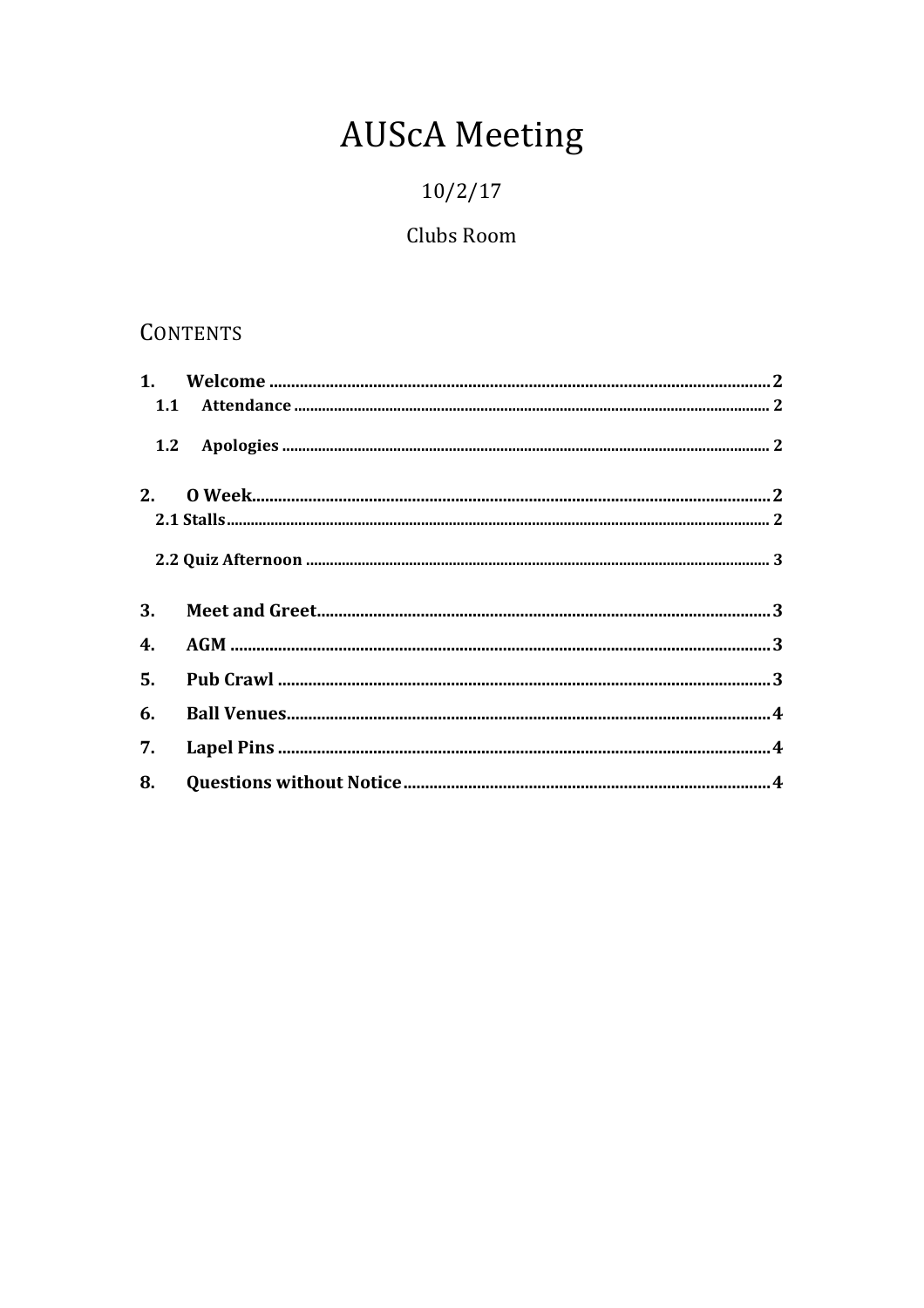#### 1. WELCOME

#### 1.1 ATTENDANCE

Emi Schutz, Michael Capoccia, Khalia Primer, Brittany Howell, Ellen Swan, Kirsten Smith, Declan Price-Brooks, Galina Murina

#### 1.2 APOLOGIES

Urwah Nawaz, Lauren Fuge, Joshua Chey, Phil Grace

### 2. O WEEK

#### 2.1 STALLS

We have two O-Week days this year, Monday and Wednesday. A roster for Monday has already been created by Khalia and posted onto the Facebook group. Khalia will make a second roster for Wednesday, based on a new doodle poll.

We have also been invited to have a stall at the Science Expo on Tuesday at 12 pm. Khalia will add this to the new Doodle poll. Set up will start at 11:45, and the stall will run for an 1.5 hours. 

We have organised to give out goodies at Oweek, including:

- First Year Magazine
- Flyers for upcoming events (including meet and greet and quiz)
- Events Calendars
- Pens
- Condoms
- Ausca member stickers (these will be in the cash box, once we have the keys to unlock it)
- Mentos (individually wrapped) to be bought on the day
- Ice blocks (depending on the temperature of the day)
- Forms for the pub crawl competition  $+$  coloured pencils

The cash box currently contains approximately \$700, so Michael will bank some, leaving a float of about \$150 prior to Oweek.

Anyone working at the stalls should try to bring a charged laptop (if possible). Minimum of 2 are needed. Paper forms will also be printed off and be available.

Since both days will likely be warm, a drink dispenser will also be set up at the stall so students can get water. 3 dispensers (provided by Declan and Kirsten) will be used, with different 'flavours' of water (eg lemon, mint, etc), to be decided closer to the date. Ice bought from Coles will be used to keep the water cool.

Michael will look up an affordable esky we could purchase for the event, however if we can't get one in time, we will check if we can book the Geology esky.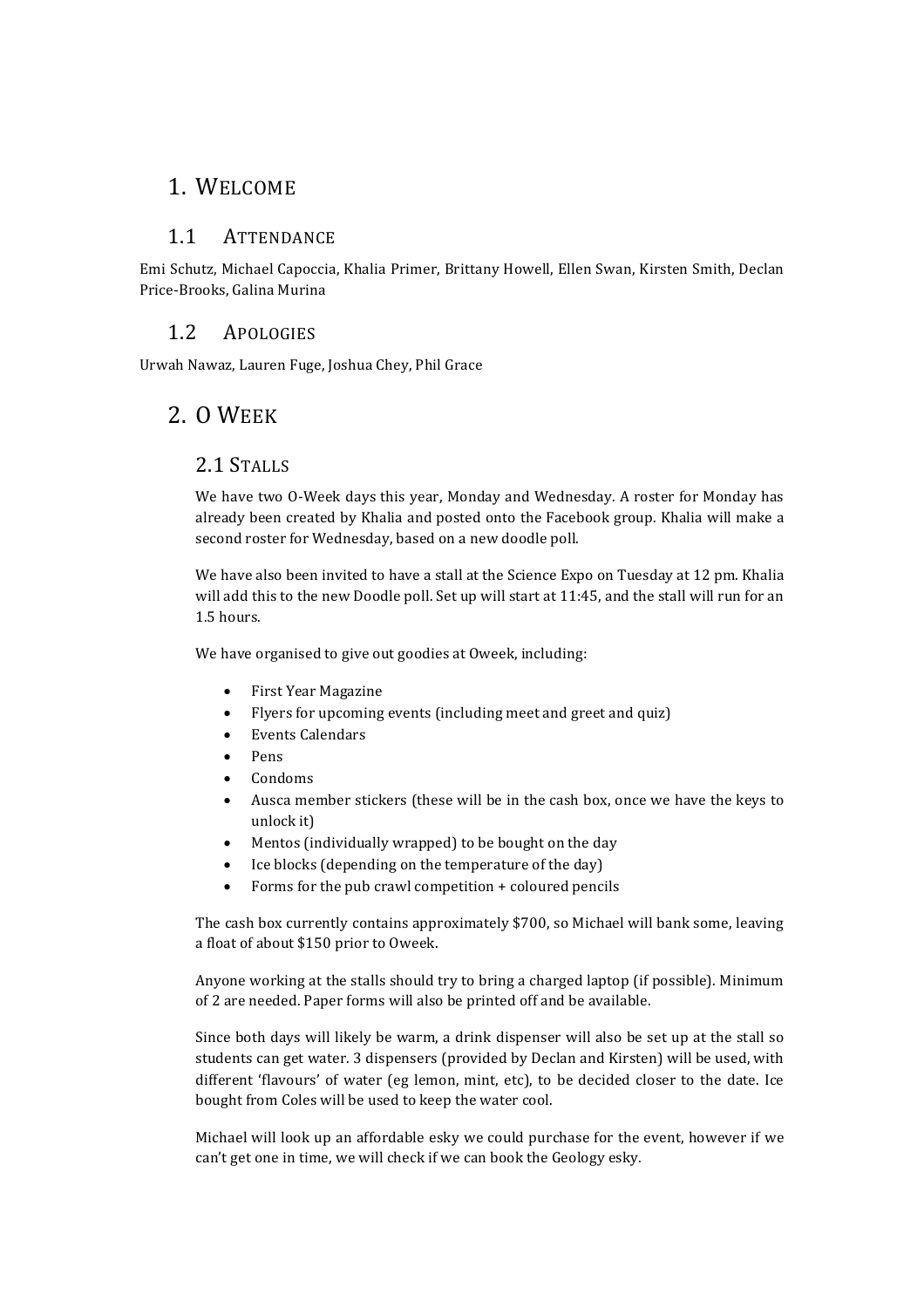While running a demonstration at the science expo was considered, this was decided against because chemicals are expensive, and messy.

#### 2.2 QUIZ AFTERNOON

The Quiz Afternoon will take place in Rumours, and run from 1-3 approximately. Khalia has quiz questions, but these will need to be condensed down to approximately 2 hours of content. Brittany has offered to do this. To save time, no mini games will be played. Khalia is making a doodle poll for the running of the quiz night.

We will provide light snacks and lollies. Emi will check to see if the Faculty will provide this. The 'flavoured' water will be brought from the stall.

Prizes for the quiz night, will be small, most likely a box of chocolate, or maybe ice blocks depending on the weather.

Table cloths were decided against, as too much trouble and expensive.

#### 3. MEET AND GREET

The Meet and Greet social will be held on Tuesday of Week 1 (28<sup>th</sup> February). We have booked the Sprigg Room from 6pm. 80-100 pizzas will be ordered prior to the event, and set up in the foyer outside the Sprigg room. Flyers will be given out at OWeek to advertise the event, as well as advertising via Facebook and email. Ellen will make a music playlist for the evening. Cans of soft drink will be given out, from our current supplies, and a box placed at the door will be used for recycling. Packs of cards will also be left on the table for anyone who is interested. The pub crawl competition forms will also be available at the meet and greet. 

### 4. AGM

The AGM has been organised for Tuesday of Week 4 (March 21 $st$ ). Apart from the usual agenda, we will also need to:

- Review the constitution
- Review the price of membership

Brittany will do the vote counting in the evening.

### 5. PUB CRAWL

Galina has contacted PJ O'Briens, Unibar, and the Elephant, and given them the dates and approximate attendance number. Elephant has asked for a more exact number closer to the date. We are still waiting to hear from Hacienda and the Austral.

The planned route is:

- Unibar 5- 6:30
- Elephant 6:30-8
- Austral 8 - 9:30
- PJ O'Briens 9:30 - 11
- Hacienda 11 Onward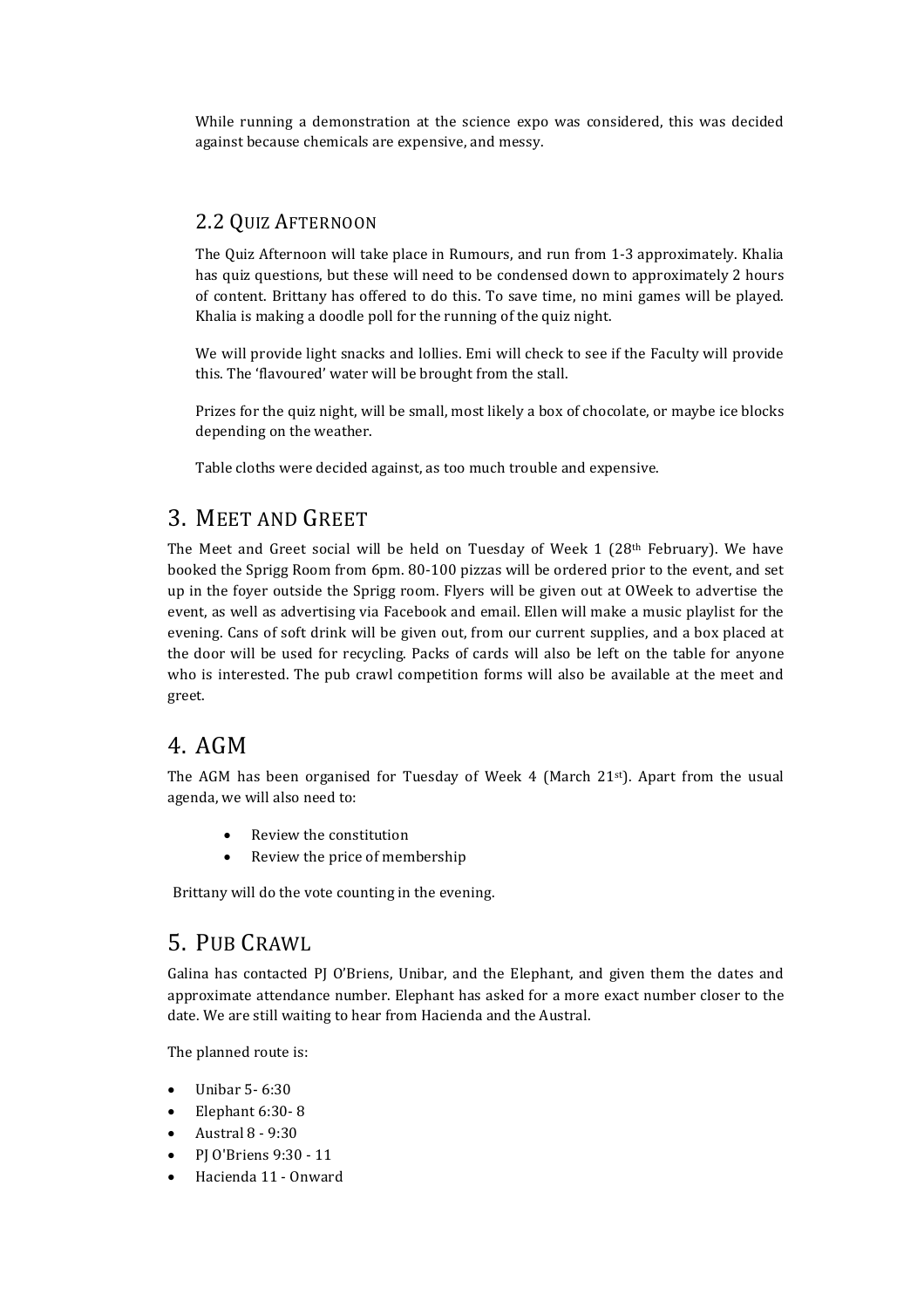The pub crawl will be chemistry themed, and a competition will be held to decide on the theme and design of the t-shirt. This will be held throughout OWeek and the first week of university. The winning designer will get a free t-shirt. The specific field won't be specified, and any other good ideas can be kept for later pub-crawls.

The competition form will be A5 and have places for name, student ID, and a template of a tshirt. The forms will be advertised OWeek stalls, the Quiz Afternoon and the Meet and Greet, as well as an online via Facebook and email. Coloured pencils will be available for people to decorate their tshirt.

The committee will decide on the final design by the end of the first week. Urwah will be consulted as to the preparation time the t-shirt supplier needs so we can organise the pubcrawl shirt sales. Emi also has an alternate supplier, which she will look into.

#### 6. BALL VENUES

The ball will be held on either the  $2<sup>nd</sup>$  or  $3<sup>rd</sup>$  June (Friday or Saturday). Emi will set up a poll to work out the preferred date of the committee.

The proposed ball venue, found by Khalia, is the Published Art House on Canon St. A budget, based on the prices at this venue, has been created (see Appendix 1). The menu, which includes 2 courses and a drinks package is also customisable.

The venue itself is free if we can guarantee the attendance of 250 guests. In order to ensure we have 250 guests, there will be a small number of early bird tickets, as well as the member and non-member price shown in Appendix 1. Since we will have over 200 people, the large events grant will be applied for, and \$200 can be used to subsidise the early bird price (the remaining \$800 is already accounted for in the budget).

Chairs are not supplied, however Khalia has found a company that could be used that rents chairs at \$4.90 pp. Other wedding companies can also be looked at to compare pricing.

Potential guests could include Simon Pike, however this will be decided closer to the date.

Motion: That Khalia books ball at Published Art House on Canon St.

Passed. 

## 7. LAPEL PINS

This idea will be discussed at a later date after OWeek. Declan has a found a place that can create a custom lapel pin at reasonable prices. These would need to be presold. The targeted audience would be mainly committee members.

## 8. QUESTIONS WITHOUT NOTICE

Michael has asked anyone with outstanding bills to Ausca to send him invoices. He will also need to check with the Science Alive people, as they have yet to send through the honorarium for our members who volunteered. Emi will send Michael the reimbursement form template.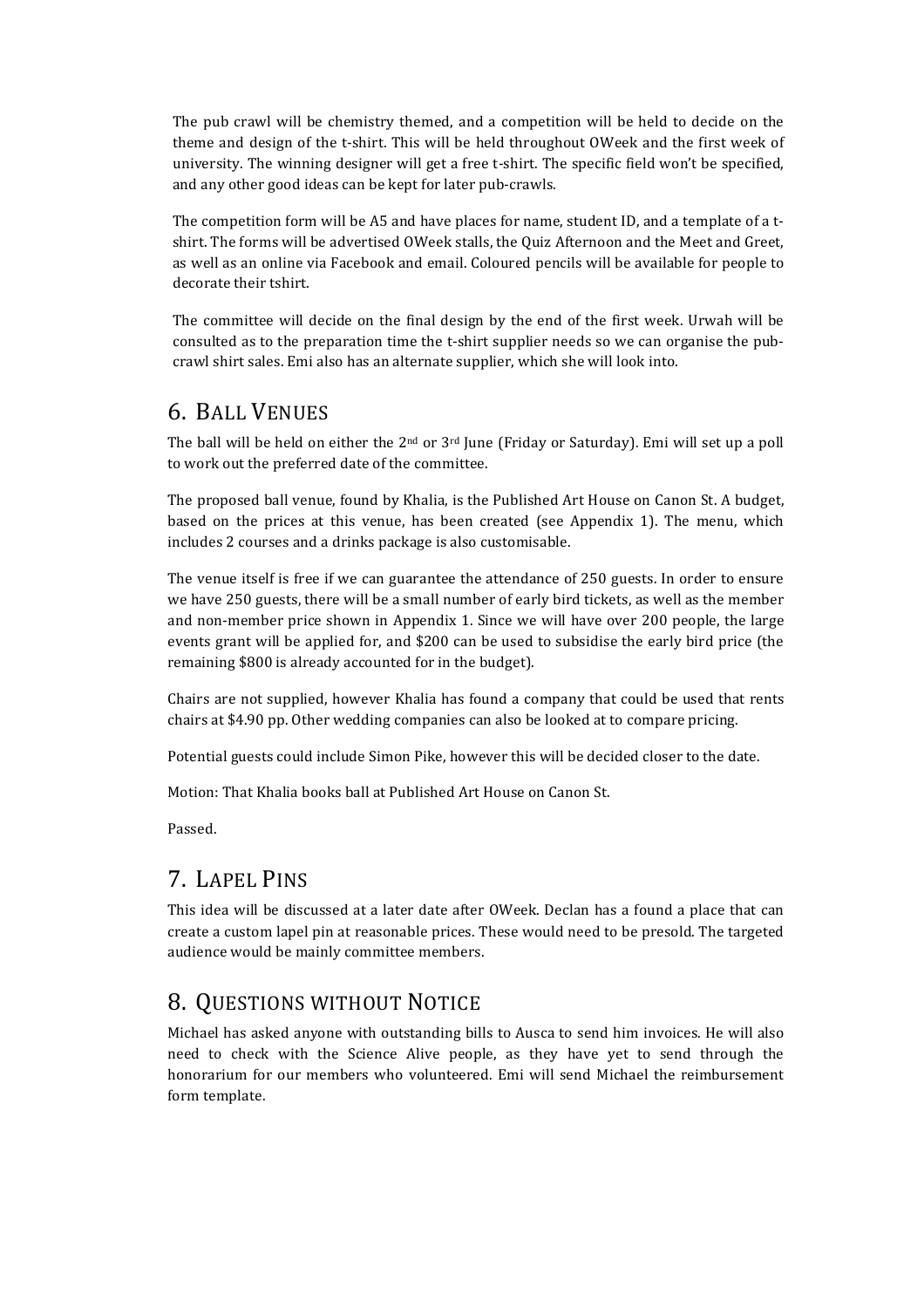Recommendation: That at next year's Science Alive, a committee member attending counts the number of Ausca members volunteering to ensure we get the correct amount.

Michael also suggests we never buy pens again, as they are low quality and expensive, and we also have 500 of them as it is.

Next meeting: TBA

### APPENDIX<sub>1</sub>

## Published ArtHouse

Friday 2nd June, 7:00pm-11:00pm

250 people

| <b>Expenses</b>                                                                                                                        |    |           |  |  |
|----------------------------------------------------------------------------------------------------------------------------------------|----|-----------|--|--|
| Venue Hire (Free if we can get 250 people!)                                                                                            |    |           |  |  |
| Entertainment (We can play ambience music while people are arriving,<br>then have speeches, then have DJ start at 8:30/9:00pm-11:00pm) |    | 250.00    |  |  |
| Table decorations (Simple lights draped along tables, etc. Do not need<br>much as venue is already visually interesting!)              |    | 60.00     |  |  |
| Chairs $(54.90pp)$                                                                                                                     | \$ | 1,225.00  |  |  |
| Food $(555pp)$                                                                                                                         | \$ | 13,750.00 |  |  |
| Beverages (\$30pp)                                                                                                                     | \$ | 7,500.00  |  |  |
| <b>Total</b>                                                                                                                           | \$ | 22,785.00 |  |  |
| <b>Income</b>                                                                                                                          |    |           |  |  |
| <b>Ticket Sales</b>                                                                                                                    |    |           |  |  |
| Regular (\$85, 200 people)                                                                                                             | \$ | 17,000.00 |  |  |
| Academic/Non-member (\$100, 50 people)                                                                                                 | \$ | 5,000.00  |  |  |
| <b>AUU Grant</b>                                                                                                                       | \$ | 800.00    |  |  |
| Fundraising? (Other small Sem 1 events)                                                                                                | \$ |           |  |  |
| Our own funds                                                                                                                          | \$ |           |  |  |
| <b>Total</b>                                                                                                                           | \$ | 22,800.00 |  |  |
| <b>Total profit</b>                                                                                                                    | \$ | 15.00     |  |  |

Food and beverage package \$85.00 per person attending to include:

#### Entrée:

Chef Selection for each guest

#### Mains:

Alternate Drop Mains Or 2 Shared Mains and 3 sides to accompany

#### 3 hour Beverage Package to include:

Publishers Ale Dr Pilkington Cider Yalumba Eden Valley Shiraz Viognier Cool Woods Sparkling Brut